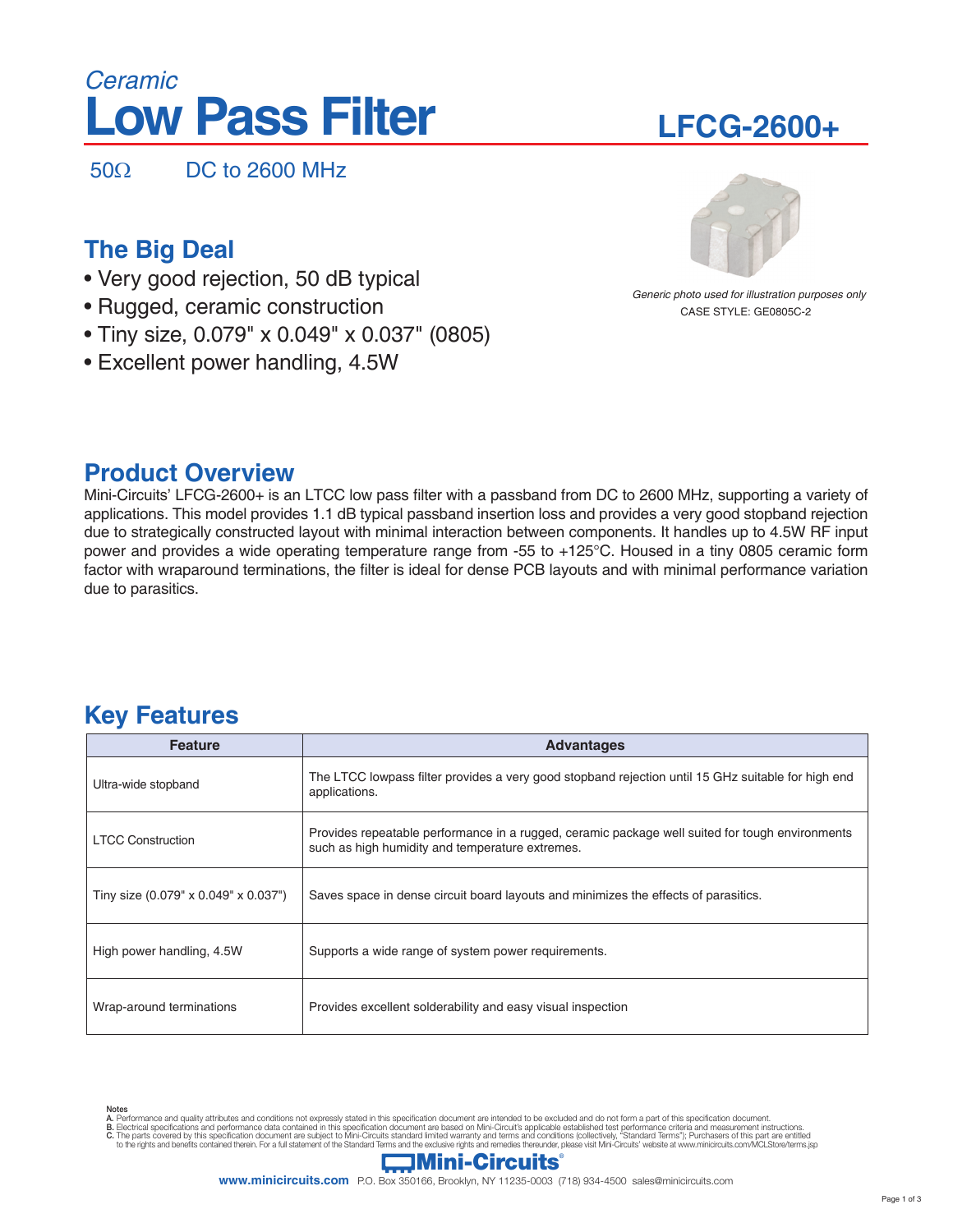# *Ceramic* **Low Pass Filter**

 $50\Omega$  DC to 2600 MHz

#### **Features**

- Low loss, 1.1 dB typical
- High rejection 50 dB typical
- Excellent power handling, 4.5W
- Extremely small size 0805 (2.0 mm x 1.25 mm)
- Temperature stable
- LTCC construction

#### **Applications**

- Harmonic Rejection
- VHF/UHF transmitters / receivers
- Military radar applications
- Test and measurement
- Telecommunications & broadband wireless applications

#### **Functional Schematic**



#### **Typical Frequency Response**







CASE STYLE: GE0805C-2 *Generic photo used for illustration purposes only*

*+RoHS Compliant The +Suffix identifies RoHS Compliance. See our web site for RoHS Compliance methodologies and qualifications*

### **Electrical Specifications1,2 at 25°C**

| <b>Parameter</b> |                       | F#             | <b>Frequency (MHz)</b> | Min. | Typ. | Max. | <b>Unit</b> |
|------------------|-----------------------|----------------|------------------------|------|------|------|-------------|
|                  | Insertion Loss        | DC-F1          | DC-2600                |      | 1.1  | 2.2  | dB          |
| Pass Band        | Freg. Cut-Off         | F <sub>2</sub> | 3000                   |      | 3.0  |      | dB          |
|                  | <b>Return Loss</b>    | DC-F1          | DC-2600                |      | 16   |      | dB          |
| <b>Stop Band</b> | <b>Rejection Loss</b> | $F3-F4$        | 3850-4200              | 20   | 50   |      | dB          |
|                  |                       | F4-F5          | 4200-7000              | 38   | 50   |      | dB          |
|                  |                       | F5-F6          | 7000-10000             |      | 30   |      | dB          |
|                  |                       | F6-F7          | 10000-15000            |      | 25   |      | dB          |

1 DC de-coupling capacitors are required in Applications where DC voltage and/or current is present at either input or output ports. Please contact Mini-Circuits for alternatives if DC pass from IN-OUT is required. 2 Measured on Mini-Circuits Characterization Test Board TB-799+

| <b>Maximum Ratings</b>       |                                     |  |  |  |
|------------------------------|-------------------------------------|--|--|--|
| <b>Operating Temperature</b> | $-55^{\circ}$ C to 125 $^{\circ}$ C |  |  |  |
| Storage Temperature          | $-55^{\circ}$ C to 125 $^{\circ}$ C |  |  |  |
| RF Power Input*              | 4.5 W max.@25°C                     |  |  |  |

\*Passband rating, derate linearly to 1W at 125°C ambient Permanent damage may occur if any of these limits are exceeded.

#### **Typical Performance Data at 25°C**

| i ypical Feriormance Data at 25 C |                               |       |  |  |
|-----------------------------------|-------------------------------|-------|--|--|
| Frequency<br>(MHz)                | <b>Insertion Loss</b><br>(dB) |       |  |  |
| 10                                | 0.09                          | 45.85 |  |  |
| 100                               | 0.12                          | 39.65 |  |  |
| 1000                              | 0.34                          | 23.37 |  |  |
| 1400                              | 0.47                          | 18.37 |  |  |
| 1800                              | 0.61                          | 17.00 |  |  |
| 2020                              | 0.69                          | 17.83 |  |  |
| 2400                              | 0.89                          | 21.38 |  |  |
| 2600                              | 1.11                          | 20.34 |  |  |
| 3000                              | 2.45                          | 17.31 |  |  |
| 3045                              | 3.01                          | 12.97 |  |  |
| 3340                              | 15.67                         | 2.00  |  |  |
| 3405                              | 20.35                         | 1.56  |  |  |
| 3450                              | 23.97                         | 1.36  |  |  |
| 3520                              | 30.36                         | 1.15  |  |  |
| 3850                              | 48.29                         | 0.71  |  |  |
| 4200                              | 63.03                         | 0.52  |  |  |
| 7000                              | 54.41                         | 0.15  |  |  |
| 10000                             | 36.71                         | 0.40  |  |  |
| 12000                             | 32.08                         | 0.46  |  |  |
| 15000                             | 28.65                         | 0.43  |  |  |



Notes<br>A. Performance and quality attributes and conditions not expressly stated in this specification document are intended to be excluded and do not form a part of this specification document.<br>B. Electrical specifications

### $\Box$ Mini-Circuits

**www.minicircuits.com** P.O. Box 350166, Brooklyn, NY 11235-0003 (718) 934-4500 sales@minicircuits.com

REV. A ECO-004070 LFCG-2600+ EDU3379 URJ 210317 Page 2 of 3